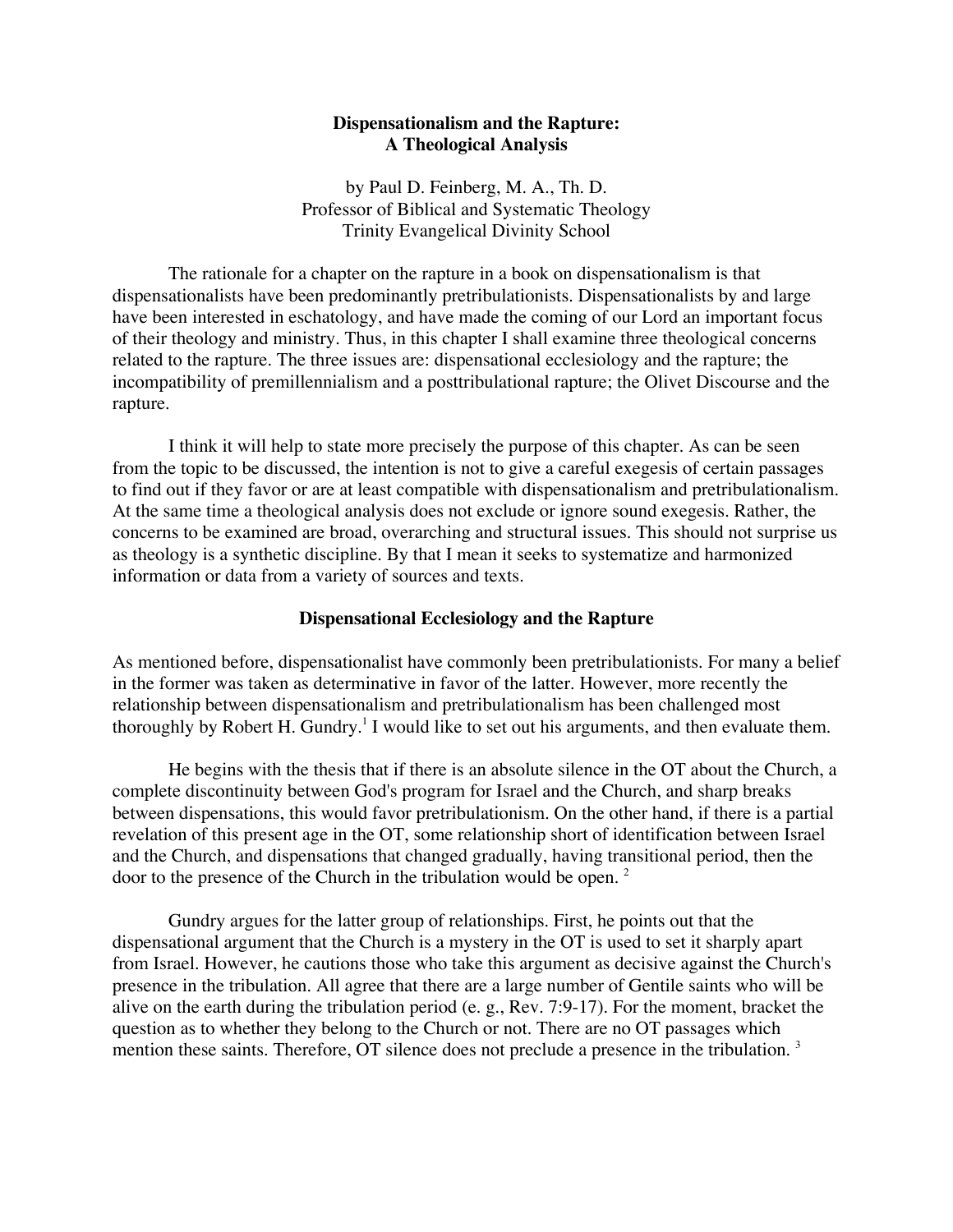However, one might argue that mysteries that are distinctive of the Church such as the equality of Jews and Gentiles, the Church as the bride of Christ, are nowhere specifically used of these tribulation saints. This, Gundry argues, is significant only if posttribulationist bear the responsibility or burden of proof to show that these Gentiles are members of the Church. If not, then it is not necessary to state everywhere what is true of them. That is, whatever is said of members of the Church elsewhere in the NT will be true of these Gentile saints if they belong to the Church whether stated explicitly or not. Thus, this argument ends in a stand off.<sup>4</sup>

Moreover, there are a number of mysteries that are not revealed until the NT that will culminate in the tribulation. Some examples which Gundry cites are "the mystery of lawlessness" (2 Thes. 2:7), "the mystery of God" (Rev. 10:7) and "the mystery of the harlot BABYLON" (Rev. 17:5-7).<sup>5</sup> He concludes his argument by pointing out that the Church and the rapture as such are never called a mystery. Only one aspect of the rapture, the translation of living saints, is called a mystery  $(1 \text{ Cor. } 15:51.2)$ .<sup>6</sup>

Second, there are, to Gundry's way of thinking, OT prophecies that specifically mention and imply the present age. Our Lord's present session at the right hand of the Father in heaven is predicted in Psa. 110:1 and is presently being fulfilled (Acts 2:34-5). The Church occupies a period of time foretold and related to Israel, namely the nation's worldwide dispersion (Deu. 28:25, 64, 65; 30:1-4). From this it follows that if the Church can be present during the time of Israel's dispersion, she can also be present during the time of her trial. Furthermore, most dispensationalists see an interval between week sixty-nine and seventy in Daniel 9:24-27. The Church exists during this period though it is not mentioned, and the destruction of the Jerusalem is predicted though it occurs in the Church age. Gundry concludes that this demonstrates that this present age is not unforeseen in the preceding, and is not unrelated to the future of Israel as predicted in the CT. 7

Gundry says that the CT not only predicts the present age, but the NT applies OT prophecy to the Church. Examples he cites are as follows: Acts 2:16-21 is a fulfillment of Joel 2:28-32; Galatians 3:16 quotes Genesis 13:15 and 17:8, applying the promise of the land of Palestine to Abraham's spiritual seed; Paul's mission to the Gentiles in Acts 13:46, 47 is based upon Isaiah's OT prediction that salvation would come to them (49:6); Paul's statement in Romans 15:7-13 that Jewish and Gentile Christians have a duty to receive one another is based on what he finds in four different CT prophecies: 2 Sam. 22:50, parallel Ps. 18:49; Deut. 32:43; Ps. 117:1; Isa. 11:10; Peter's teaching that the prophets predicted that grace would come to the Gentiles (1 Pet. 1:10-12); and the new covenant of Jer. 31:31-34 is applied to the Church in Hebrews 8:8-13; 10:15 17.<sup>8</sup>

Third, Gundry argues that without the belittlement of the importance of the day of Pentecost and the baptism of the Holy Spirit, the dispensational change from Israel to the Church took place in a period of time beginning early in Jesus' ministry and ending sometime after Pentecost. For instance, Jesus defends his disciples against the Pharisaic charge that they do not fast by saying that the old dispensation is passing away and that a new is coming in (Mk. 2:21, 22). Jesus teaches that the "prophets and the Law" ceased with John the Baptist (Mt. 11:13 Cf. Lk 16:16), and that "grace and truth were realized through Jesus Christ (Jn. 1:17)." This last statement is a reference to the whole public ministry of Jesus, so that grace and truth began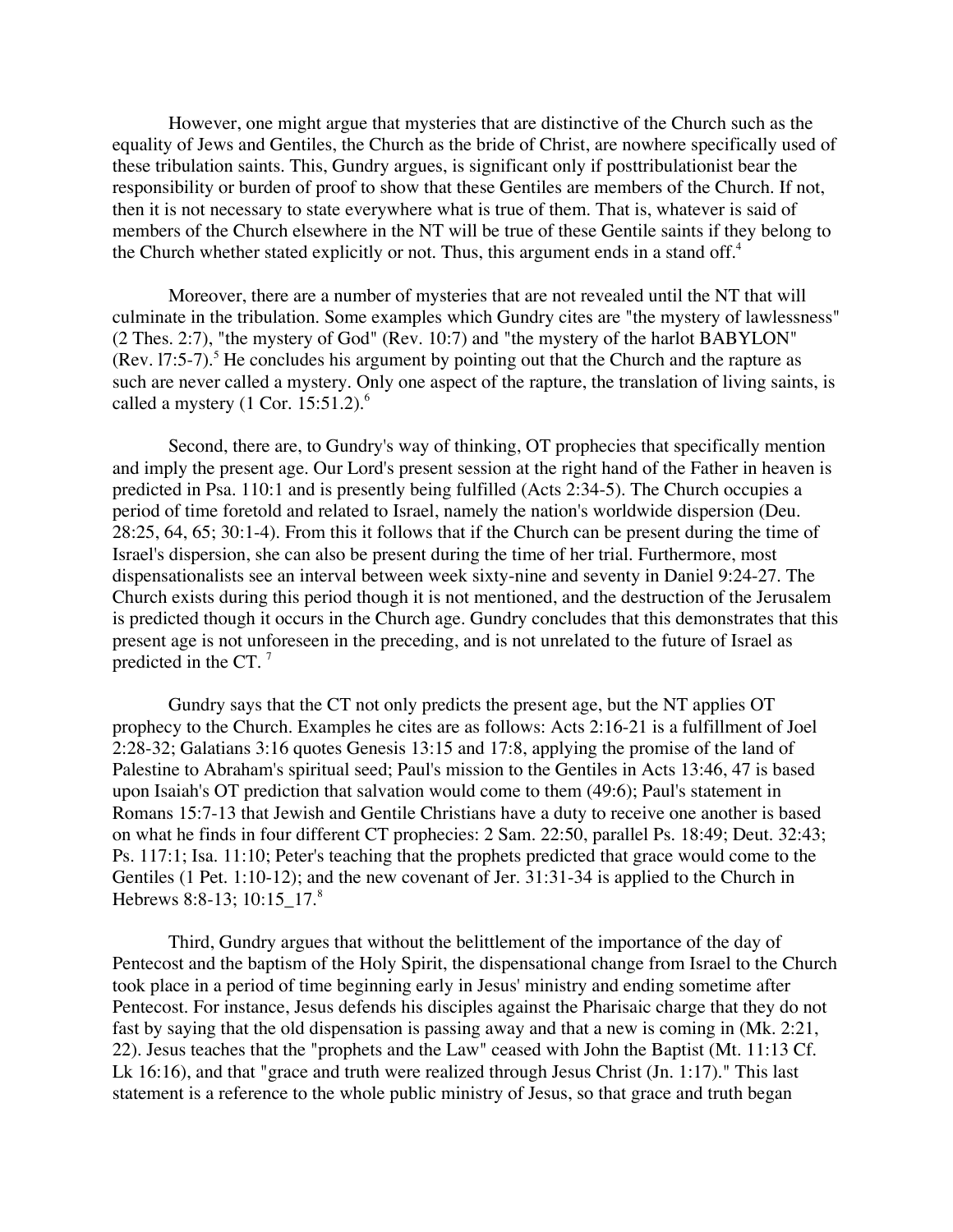before Pentecost. Jesus made all foods clean (Mk. 7:18, 19) before his crucifixion, resurrection and ascension, as well as the giving of the Spirit. He gave instructions to his disciples about the future Church, its establishment (Mt. 16:18) and discipline (Mt. 18:15-18). The teachings of Jesus, obviously given before Pentecost, are said in the NT to the foundation of the Church (1 Cor. 7:10, 12, 25; 1 Tim 6:3; Heb. 2:3). Even with the Church's existence after the day of Pentecost, the baptism of the Spirit moves to the Gentiles over a period of time, the preaching of the gospel goes first to a predominantly Jewish audience (Acts 3:12) and finally throughout the Gentile world in Paul's mission. The destruction of the temple in 70 A. D. forcibly brings an end to animal sacrifices. Thus, Gundry argues, if there is a transitional period at the beginning of the Church age, it is not unreasonable to think that there will be one at the end.<sup>9</sup>

Fourth, while the Church is unique in many ways, Gundry points to the essential unity of all saints and the things that they have in common. The latter are more fundamental and lasting. Abraham is the father of all who believe although he is an CT saint (Rom. 4:11; cf. vv. 12, 16), and those who believe are called the seed of Abraham (Gal. 3:16). All believers receive Christ's imputed righteousness. Gentile believers are grafted into the wild olive tree of Israel (Rom. ll:l6ff.). Gentiles who were far from God, are now brought near by the blood of Christ (Eph. 2:11-13). The perfection and completion of CT saints requires NT saints (Heb. 11:40). In the New Jerusalem the gates bear the names of the twelve tribes of Israel, and the foundations have the names of the twelve apostles inscribed on them (Rev.  $21:12$ , 14).<sup>10</sup>

Finally, if both the Church and Israel are to go though the tribulation, then God will work through two covenant people at the same time. Such a possibility is not beyond God's ability. Dispensationalists who are also premillennialist hold that during the millennium the Church will rule the earth with Christ (1 Cor. 6:2; Rev. 5:10) and all other saints--CT and tribulation. In addition to the different groups of saints who will reign, there will be those who still have their natural bodies as well as those who have received their glorified bodies. Presently, with the return of the Jews to Palestine from dispersion, we have a hint of God's simultaneous dealings with the Church and Israel, just as was the case during the era of the Church's beginning.

Gundry realizes that the issue is not merely that God is dealing with groups of people at the same time, but that there are two groups of redeemed people and witnesses. They will coexist, possibly live by different regulations and conceivably preach variations of the gospel. These are legitimate questions, but they do not "preclude the possibility of the presence of the Church in the tribulation."<sup>11</sup> One way in which this might be resolved is that there would only be one group of redeemed people in the tribulation, the Church. Jews who had accepted Jesus as Messiah would be part of the Church as presently is the case (Rom. 11:5), and would be raptured at the posttribulational coming of Christ. Jews who are not converted and survive to the end of the tribulation (Rev. 7:1-4) will repent, believe and be saved as they look on their descending Messiah. They will have missed the rapture, but will enter the millennial kingdom in their natural bodies as subjects of the restored Davidic Kingdom.<sup>12</sup>

Moreover, the Jewish cast to Daniel's seventieth week does not preclude the possibility of the Church's presence any more than it does a large host of Gentile saints according to Gundry. While the Church did not figure in the first sixty-nine weeks, neither did a large group of Gentile saints such as will be part of the seventieth week. Thus, the seventieth week is considerably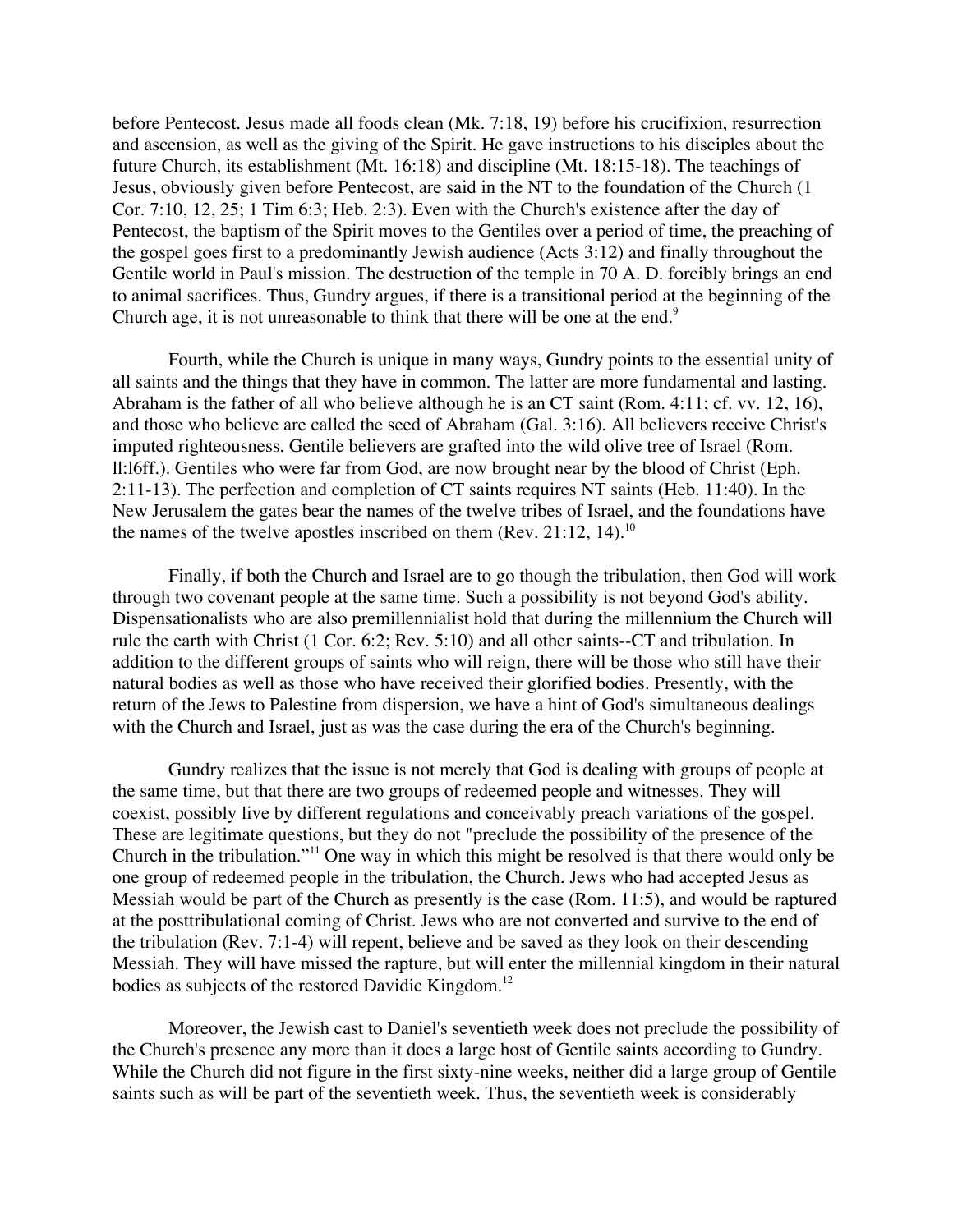different in this respect from the first sixty-nine. As a matter of fact, God is not just dealing with Israel, but is cleansing, converting and imparting righteousness to her (Dan. 9:24). These goals do not prevent God from dealing with the Church at the same time. The desecration and destruction of the temple in A. D. 70 is related to the abomination of desolation by the Antichrist (Dan. 9:27). The former was within the Church age, and it is more natural that the latter should be as well.  $13$ 

In a posttribulational understanding of the tribulation, God's sole witnessing body will be the Church, which consists of saved Jews and Gentiles. Only at the millennium will Israel be reinstituted as God's witness. This is more reasonable than the pretribulational position since Israel is experiencing final and bitter chastisement.<sup>14</sup>

An objection might be that this1out of keeping with the fact that the world will be evangelized by l44,000 Jews. Gundry responds that there is not a single statement in Scripture that supports that common claim. It is Jesus who says that the gospel will be preached in the whole world (Mat. 24:14), but he does not identify who will be the preachers. The two passages which speak of the 144,000 (Rev. 7:1-8; 14:1-5) say nothing about evangelistic activity. They are called "servants" in 7:3 without further explanation. In the other passage there follows a vision of an angel with the everlasting gospel (14:6, 7), but there is nothing that links the 144,000 with the preaching of that gospel. Some try to relate Isaiah 43:10 where it says, "You are my witnesses" to Revelation in support of the view that they are preachers. However, Gundry rejects this view, holding that the context shows that the word should be understood as "spectators" of God's mighty works, not "preachers" of the gospel.<sup>15</sup>

Gundry is to be commended for his helpful and thorough treatment of the relationship between dispensationalism and a pretribulational rapture. There are a number of things on which I am in agreement with him. He is correct in showing that dispensationalism is not a monolithic theological position. There are those who would see the discontinuities between Israel and the Church in more radical term, and others who would not make these differences in such contrasting ways. He is right that the more one emphasizes the distinctions between Israel and the Church, the more that distinction favors a pretribulational rapture of the Church.

I think that he is also right in arguing that those who do not make the strictest contrast may hold to dispensationalism, a moderate or measured form as he calls it, and come to a view of the rapture other than pretribulational. I think that his argument shows that there is a certain independence between one's views on the relationship of Israel and the Church and the rapture. Not all dispensationalists must come to a pretribulational rapture position.

Having said that, I think dispensationalism of all forms best accords with a pretribulational rapture. By that I mean that I would not take as laissez faire an approach to the relationship between dispensationalism and a position on the rapture. It seems to me that the pretribulation rapture is most dependent on two premises.<sup>16</sup> The first is that the Church is a distinct body from Israel and saints other ages. This is not to deny that there are similarities among all the saints, but to see that the Church is not identical with any of them. The second is that there is a future period of unprecedented judgment, divine wrath. This period has a variety of purposes, but none of them related to the Church. Therefore, it should not surprise us that the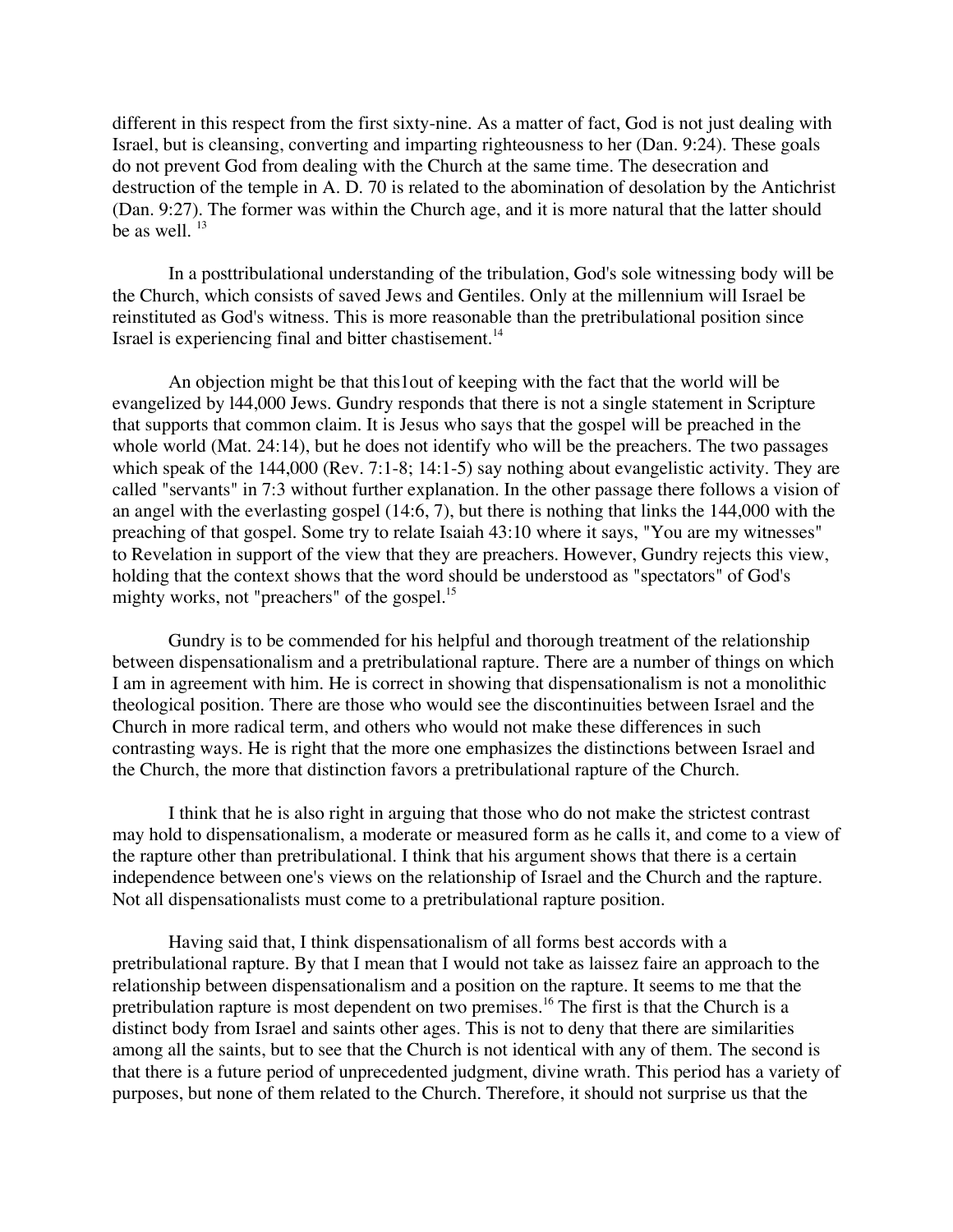Church is removed before this period begins. If these premises are true, and I think that they are though I have not defended them here, then I think that dispensationalism best harmonizes with pretribulationism.

## **The Incompatibility of Premillennialism and a Posttribulational Rapture**

To understand the importance of this argument, it is helpful to have some idea about the character or nature of arguments.

The character or nature of arguments.--Arguments are generally classified in two ways. First, 'there are conclusive arguments. The two most common forms of this kind of argument are arguments where the premises are known to be true and the conclusion follows necessarily from those premises, and arguments where the assumptions of a position are taken as the premises of the argument and these premises are shown to generate a contradiction--this latter argument is called a reductio ad absurdum argument. Conclusive arguments are decisive for or against a position. They leave no question about the truth of a view. The problem with this type of argument is that it is impossible to find one for every issue. It is difficult to find premises that opponents agree are true, and often the conclusion of an argument does not follow necessarily from its premises. For this reason, a second sort of argument is needed. Second, other arguments are reliable arguments. These kinds of arguments are more common than the former type. The conclusion of a reliable argument rests on good, adequate or appropriate evidence. Arguments of this sort do not rule out the possibility of all alternative positions. Rather, they show that their conclusion has good or adequate justification.

Now I am ready to apply this distinction to the argument that I am about to give. First, this argument is directed at those who are both premillennialists and posttribulationists. The problem does not arise for amillennialists, since the difficulty is related to an earthly reign of Christ. Second, the argument is of the first sort. If it is correct, it shows that the two views, premillennialism and posttribulationism, are incompatible. That is, there are conditions in Scripture that these two views cannot meet.

The argument. The argument is that there must be an interval between the rapture of the Church and the second coming of Christ so that there can be those who are saved and enter into the millennium in nonglorified, physical bodies. Because of the importance of this argument, let me develop it in some detail.

First, we need to see the necessity for saints with nonglorified bodies. Scripture teaches that the millennium will see a dramatic curbing of evil and the flourishing of righteousness. However, sin will still exist (e. g., there are sacrifices, Isa. 19:21; Eze. 43:13-27, and there will be a rebellion that closes the reign of Christ on this earth, Rev. 20:7-10). Moreover, there will be sickness and death (Isa. 65:20). Houses will be built, and vineyards will be planted (Isa. 65:21- 22). None of these things are usually thought of as a part of the glorified state, particularly sinning.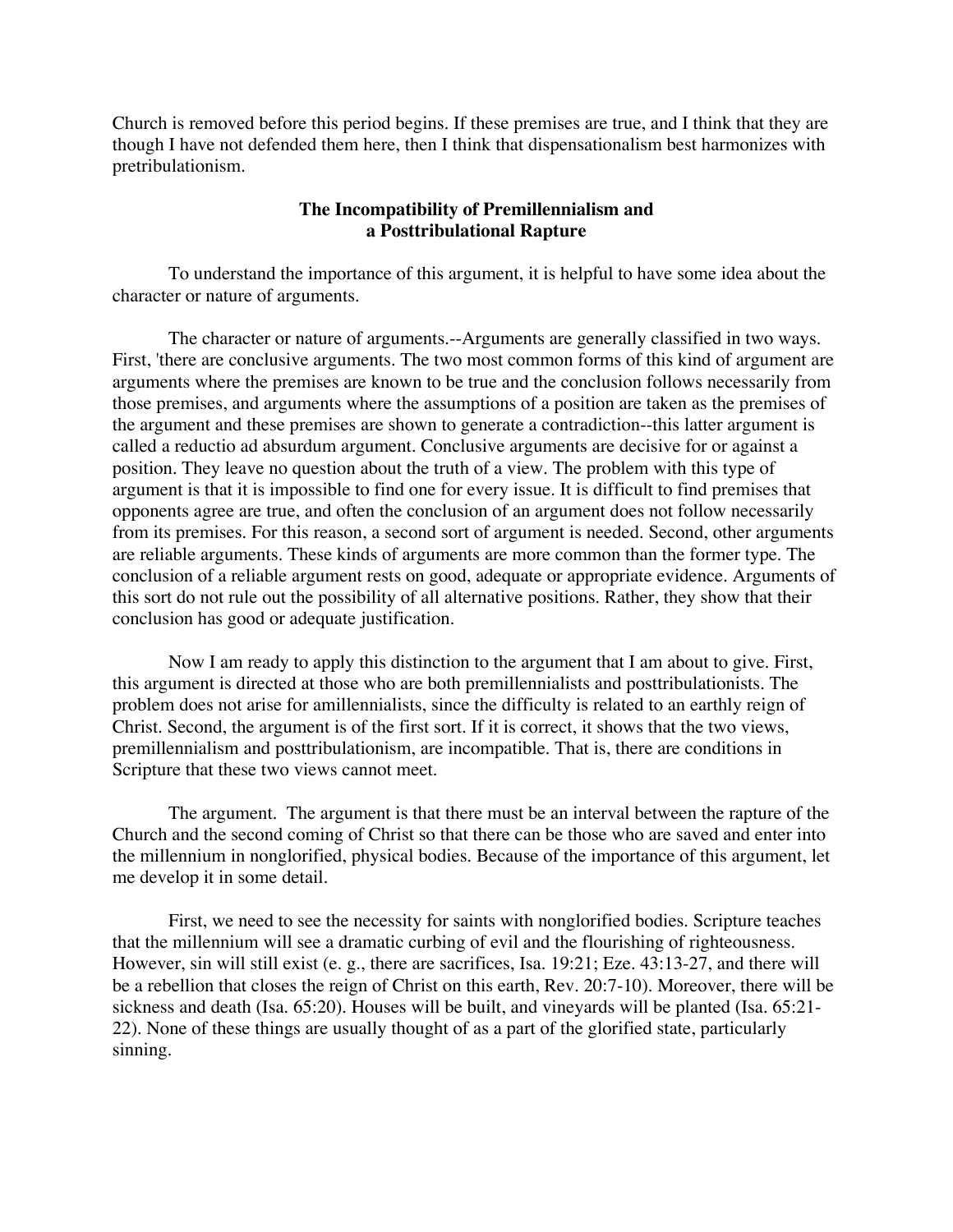It may now be asked how this causes difficulties for a premillennial-posttribulational eschatology? The problem centers in the fact that on this view the rapture and the second coming are simply parts of a single complex event. Believers will be glorified as they are caught up to meet the Lord in the air, and they will immediately return to this earth with Christ. to set up his kingdom and to rule and reign with him. All the righteous will be gloried at Christ's coming either through translation or resurrection (1 Cor. 15:51-52; 1 Thes. 4:13-18). All the righteous will enter the kingdom in glorified bodies.

According to pretribulationist and midtribulationist at least, all the wicked will be excluded or prevented from entering the kingdom or millennial age, the wicked among the Gentiles at the sheep and goat judgment (Mat. 25:31-46) and among the Jews when the Messiah causes them to pass under the rod (Eze. 20:37). The problem for the posttribulationist now can be stated in two ways. First, were do the sheep come from in the sheep and goat judgment? Or, second, if all who enter the kingdom are both righteous and glorified, and there are no wicked, how can they sin in the millennium? There clearly is a need for some righteous, nonglorified saints. Only then will it be possible for them to sin, and for them to have children who will sin and some who take part in the rebellion against God at the end of the millennium.<sup>17</sup>

Not all premil-posttribulationist have seen the problem, but many have and have tried to offer a variety of solutions to this problem. One of the most common is to identify the righteous with Jews who believe in Jesus as their Messiah as he returns to the earth after the rapture. They will be saved and will enter the kingdom in nonglorified bodies (Zec. 12:10-13:1; Rom. 11:26). Gundry has a variation of this proposal. He thinks that the 144,000 may comprise the Jewish remnant who will be physically preserved through the tribulation.<sup>18</sup> They will not receive the mark of the beast, and will be saved at Messiah's return. This group will include both men and women, and they will replenish the millennial earth. He holds this in spite of the fact that Revelation 14:4 says that they have not defiled themselves with women, that is, they are celibate. Gundry thinks that this is a reference to spiritual, not sexual, celibacy. This is a way of saying that they have not been seduced by Satan and the Antichrist.<sup>19</sup>

I am unconvinced that this solution is the answer to the problem. First, there is good evidence that the repentance precedes the return of Christ (Hos. 5:15-6:3; Mat. 23:29). The sight of the Messiah is the cause of intense mourning over the years of rejection (Zec. 12:11-14). The return of Christ is signaled by Israel's acceptance of their Messiah rather than the occasion for the acceptance of salvation.<sup>20</sup> Second, there are numerous passages that teach that Gentiles will populate the millennial earth in nonglorified bodies (e. g.', Isa. 19:18-25; 60:1-3; Zec. 14:16-21). This solution would only permit Jews into the kingdom in physical bodies.

A second suggestion is to deny that all the wicked die at Christ's return to this earth.<sup>21</sup> To have all the righteous raptured and all the wicked slaughtered would result in a dramatic depopulation the earth. This is not required by Scripture. All that it teaches is that the actively rebellious unbelievers will be destroyed in fulfillment of Revelation 19:15- 18 and Jeremiah 25:31. Thus, many, even the majority, will be slain but not all.<sup>22</sup>

Bell is right when he says that not all the wicked will be destroyed at Christ's return. However, the complete elimination of the wicked from entrance into the kingdom is not simply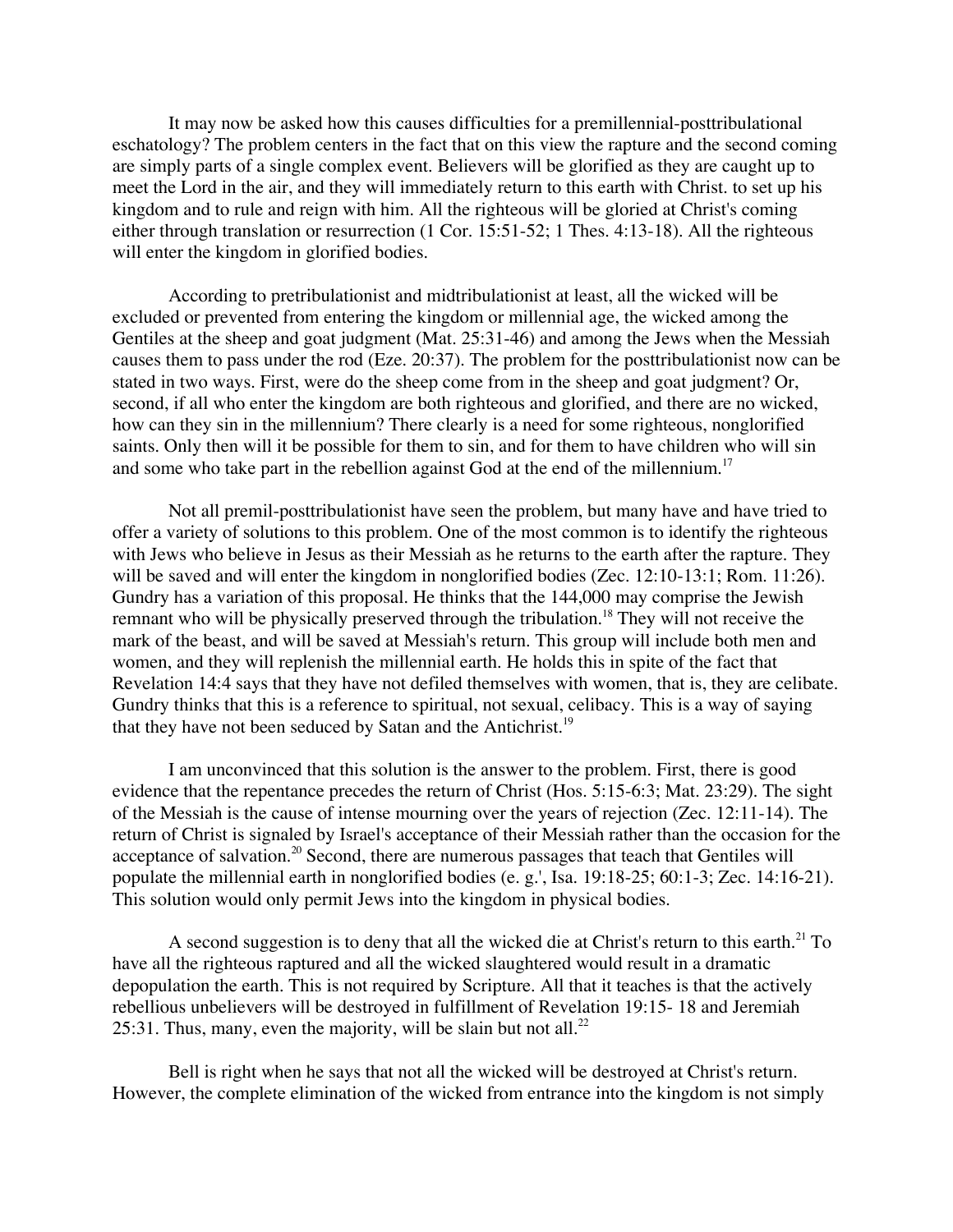the result of those who die at Christ's return, but also the separation of the wicked from the righteous in the judgments mentioned above (Eze. 20:37 and Mat. 25:31-46). So while it is true that not all the wicked will be slain at the return of Christ, those who survive will be separated in the judgments and prevented from entering the kingdom.

A third approach to the problem is just to affirm that the wicked will enter into kingdom as required by the fact that there are a number of passages that teach that wicked live in the kingdom (e. g., Isa. 37:32; 66:15-20; Joel 3:7, 8; Zec. 14:16-19; Rev 20:7-9). This, however, is no solution at all. No premillennialist disagrees that evil will exist in the millennium. But this depends on the entrance of wicked into the millennial age, and if there are passages that teach that they will not enter the kingdom, then to say that the wicked do enter is to contradict Scripture. What passages teach that they will enter?<sup>23</sup>

By far the most common solution offered to this problem is to argue that there are two resurrections but only one general judgment. There is a premillennial resurrection of all the righteous, but only one judgment including both righteous and wicked postmillennially. All the righteous will enter the kingdom, and enjoy its blessings. But not all wicked will be eliminated. Many will die in the judgments that precede the second coming, but not all will be destroyed. The judgment of the sheep and goats in Matthew 25:31-46 occurs after the millennium, not before. Thus, there will be unrighteous individuals, though a greatly reduced number, who enter the kingdom. This is Gundry's view. $^{24}$ 

The key question for this view is whether the judgment in Matthew 25 can be harmonized with and is identical to the one in Revelation 20. Gundry thinks they can. Where there are differences like the presence of good and evil persons in Matthew and only wicked in Revelation, they are harmonizable. Rewards given at Christ's coming need not be done at a formal judgment. The rewards and punishments, eternal life and everlasting punishment, better precede the eternal state than the millennial kingdom.<sup>25</sup>

While some of Gundry's arguments are weightier than others, it is noteworthy that he does not deal with the setting of the judgment scene: "But when the Son of Man comes in His glory, and all the angels with Him, then He will sit on His glorious throne. And all the nations will be gathered before Him" (vv. 31-32a). This seems clearly to set this chronologically at the time of Christ's return in Matthew 24:30 after the tribulation.

There still remains the question as to why the reward is eternal life and the punishment everlasting punishment. I have argued elsewhere the reward and punishment do not constitute a good reason for identifying the judgment in Matthew with the one in Revelation. First, Matthew 25:31 unmistakably sets this judgment at the time of Christ's second advent before the millennium in a premillennial scheme. Second, Isaiah 24:21-22 teaches that there is a period of confinement before final consignment to Hell. Luke 16:19-31 teaches that between death and resurrection the wicked are punished. It is a time of torment, and justifiably called eternal punishment, although it is the first phase. Third, since the millennial kingdom is the first phase of the eternal kingdom (1 Cor. 15:21-28), eternal life is not an inappropriate name for the reward of the righteous. Jesus told his disciples that they had eternal life as he spoke. Furthermore, all the righteous will be resurrected and receive glorified bodies by the beginning of the millennium,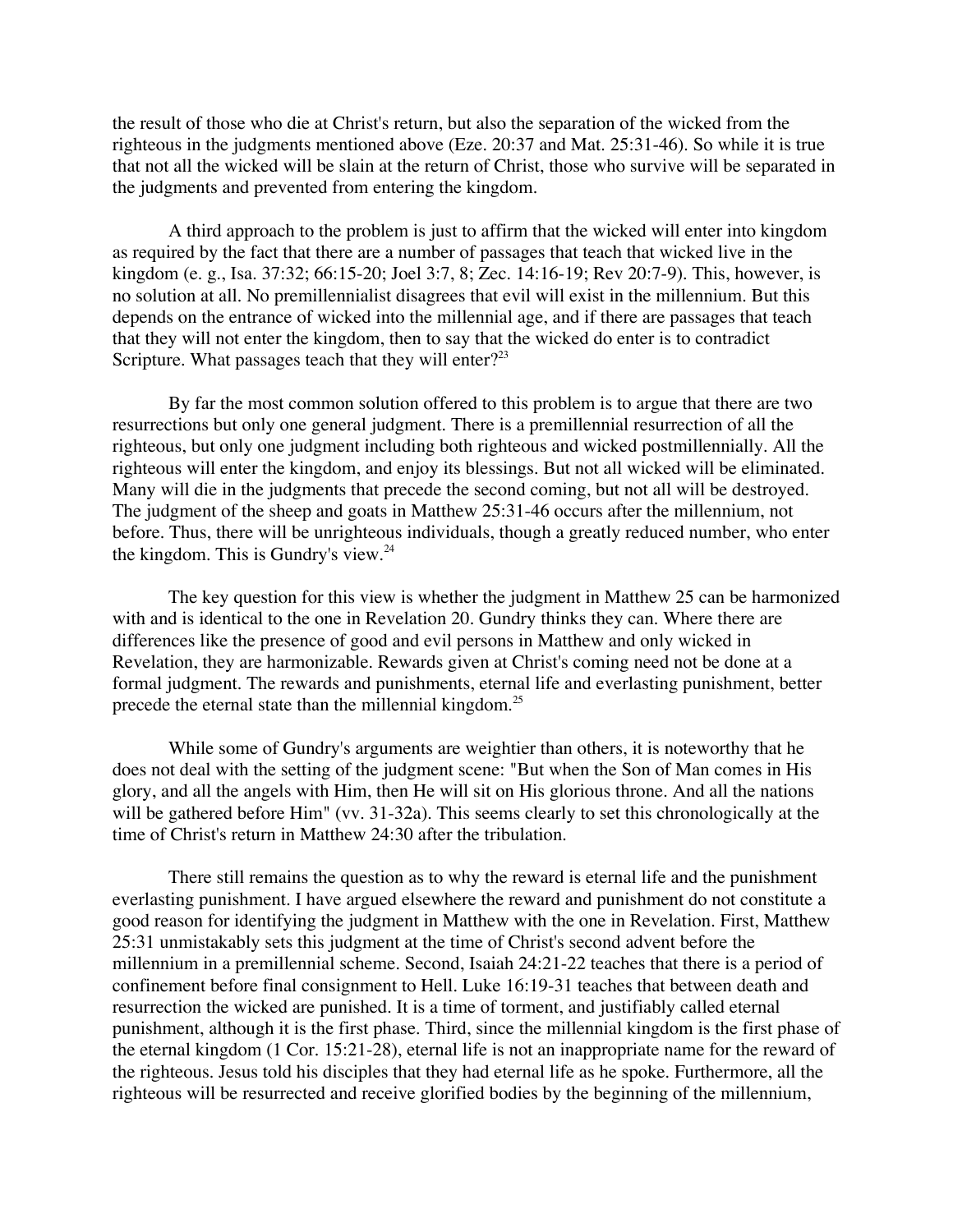making it correct to say that they have received eternal life. Finally, even if the reward and punishment could be shown to be references to the final or eternal state, that would not close the matter. It is not uncommon in prophetic literature to have two events foreshortened or telescoped, so that they might appear to be temporally successive, but in reality separated by many years (e. g., Isa. 61:1-2 where both advents of our Lord are treated though separated by at least two thousand years; Dan. 12:1-2 and Jo. 5:29 teach two resurrection which are to be separated by a thousand years).

A significant variation on this last approach is offered in the writings of Douglas M. Moo.<sup>26</sup> He begins by saying that this argument is the most difficult for his position to handle. The difficulty is related not just to the argument itself, but also to the fact that the evidence is both sparse and complex.<sup>27</sup> He then goes on to offer a number of suggestions. First, he says that the presence of evil, natural processes and ultimately rebellion against God are problems for all forms of premillennialism in that these conditions seem to be more appropriate during this present age rather than in a millennium. However, he acknowledges that it is claimed that the need for people in natural bodies is a special problem for the posttribulationist.<sup>28</sup>

Second, he thinks that there is not a lot of evidence for saints with natural bodies and the existence of evil. However, he does say that these conditions are taught in Scripture, and therefore the problem cannot be avoided by a posttribulational premullennialist.<sup>29</sup>

Third, Moo thinks that there are two suggestions that serve as possible solutions to this problem. The first is that it is entirely possible that some unbelievers will enter the kingdom in nonglorified bodies. He bases this on the fact that while some texts teach the universality of judgment on unbelievers at Christ's return, they do not clearly specify that this is at the beginning of the millennium. Moreover, he suggests that the universality of judgment may involve the telescoping of events that are premillennial and postmillennial. This, he thinks, is the reason that Matthew 24:31 says the judgment will be premillennial and the rewards and punishment seem to point to a postmillennial judgment. "Thus passages that describe a universal judgment along with Christ's return have as their purpose to specify the ultimately universal effects of Christ's victory; they do not require that all are judged at the same time  $\ldots$ <sup>30</sup> And Revelation 19 does not require that all the wicked will be destroyed at the return of Christ so there will be unbelievers to enter the kingdom.<sup>31</sup> The second suggestion is that the millennial saints who have natural bodies are Jews who turn to Christ at his coming.<sup>32</sup>

Let me evaluate Moo's proposal, discussing issues in an order different from the one he set out. First, the matter over whether the conversion of Jews at the time of Messiah's return precedes or coincides with his coming, and thus do not participate in the rapture, is of minor significance. The reason that I say this is that, even if true, it only would account for Jews in natural bodies in the millennium, not Gentiles.

Second, I think that it is questionable whether this argument rests on sparse evidence. But again even if that were true, that would not justify the dismissal of this problem. In fairness to Moo I do not think that this is his point. He says that the problem cannot be avoided.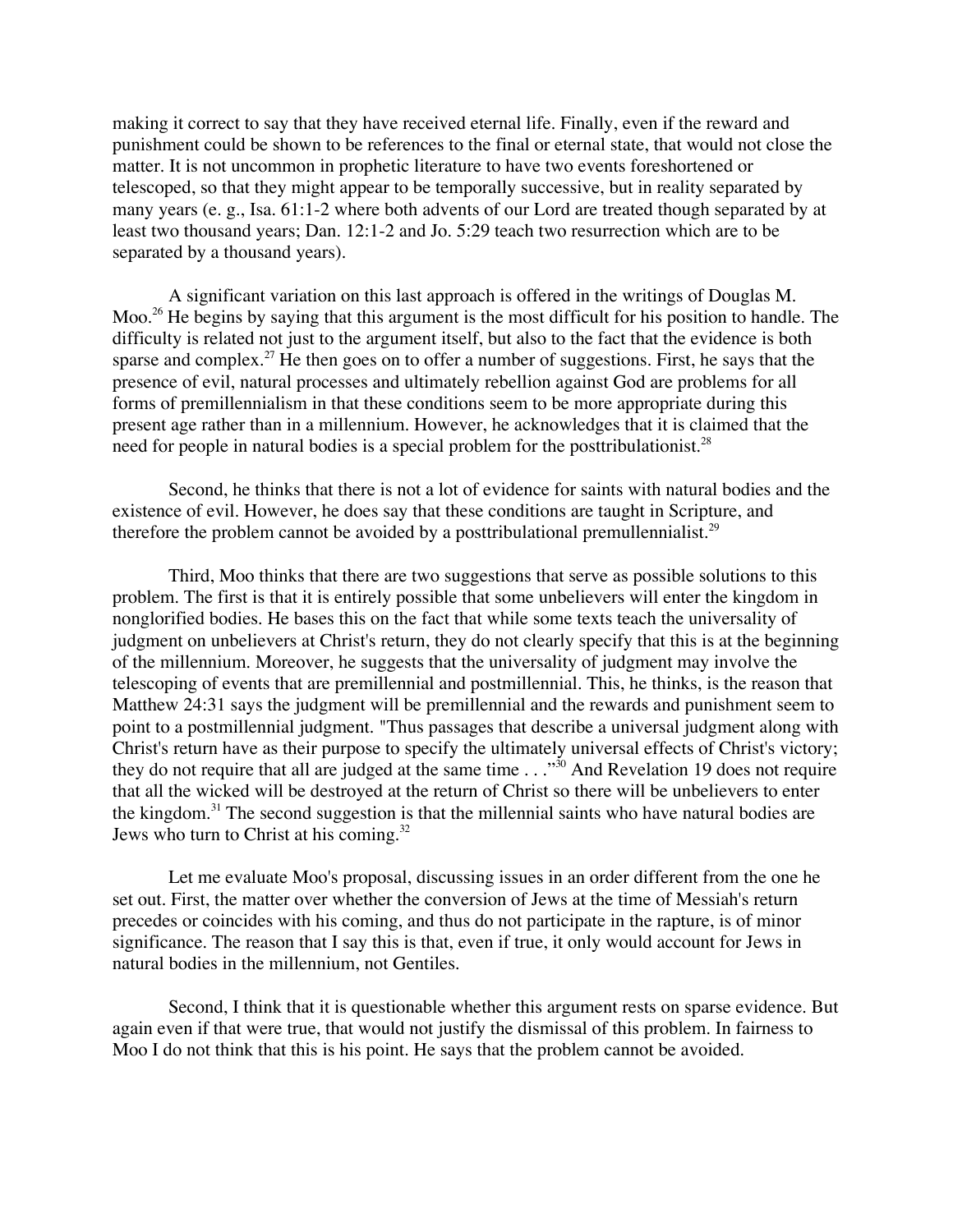Third, I think that the key issue involves Matthew 25:31-46 and the telescoping of events in prophetic literature. I obviously do not disagree with the general point because it is one I have made as well, citing examples of cases that I think exhibit this characteristic. Clearly, then, the question is whether Matthew 25 is a case of telescoping. Moo does not say much about how a premillennial and postmillennial judgment might be blended in a single text. I can think of at least three. The universality of judgment might take place twice, once premillennially for those in the tribulation and once for every one postmillennially. Or, the universality of the judgment might be a reference to the combined events before and after the millennium. Or, again, the universality of judgment might be understood as a premillennial judgment of the righteous and a postmillennial judgment of the wicked.

Regardless of which one of these approaches to telescoping one takes, I fail to see that it solves the problem. If two universal judgments, one premillennial and one postmillennial, are telescoped into one verse, this is probably more a case of multiple fulfillment of a text. However, this has not relieved the problem since you have the universal exclusion of the wicked from the kingdom at the beginning of the millennium and from eternal blessedness at the end. In fairness to Moo, I doubt that this is what he means.

It is more likely that Moo thinks that the universality of judgment is either the result of both the premillennial and postmillennial judgments, or that the righteous are universally judged premillennially and the wicked postmillennially. I think that this is why he cites the Daniel 12:1- 2 and John 5:29 as examples of telescoping.

It is clear that there are many ways in which such a telescoping could be done. However, there are two reason that I think any approach will fail. First, a postmillennial judgment in Matthew 25 places the event outside the temporal framework of the disciple's question in 24:3. Second, there are a number of passages that teach that the wicked do not enter the kingdom, and that those who do enter the millennial age have been converted. The following passages teach either directly or indirectly that the wicked do not enter the kingdom. The rebels in Israel will be rooted out before the establishment of the kingdom (Eze. 20:37, 38). In Matthew it is only to the sheep that Jesus says, "Come, ye blessed of the Father, inherit the kingdom" (25:34). He never says to the wicked premillennially or postmillennially, enter my kingdom. Rather, his words are, "Depart from me" (25:41). Moreover, the Scriptures testify that only those who have been converted will enter the kingdom (Isa. 16:5; 18:7; 19:19-21, 25; 23:18; 55:5-6; 56:6-8; 60:3-5; 61:8-9; Jer. 3:17; 16:19-21; 31:33-34; Amos 9:12; Obad. 17-21; Zec. 13:9).

To escape the incompatibility between posttribulationism and premillennialism wicked Gentiles have to be permitted into the kingdom, and it seems to me that the witness of Scripture is overwhelming against this.

#### **The Rapture and the Olivet Discourse**

A third important theological consideration is the Olivet Discourse and its relation to the rapture. It is our Lord's longest prophetic discourse, and it comes as he looks forward to the cross. It is recorded in each of the synoptic gospels: Matthew 24-25; Mark 13; Luke 21:5-38. There are three issues that require attention. First, are the disciples representatives of the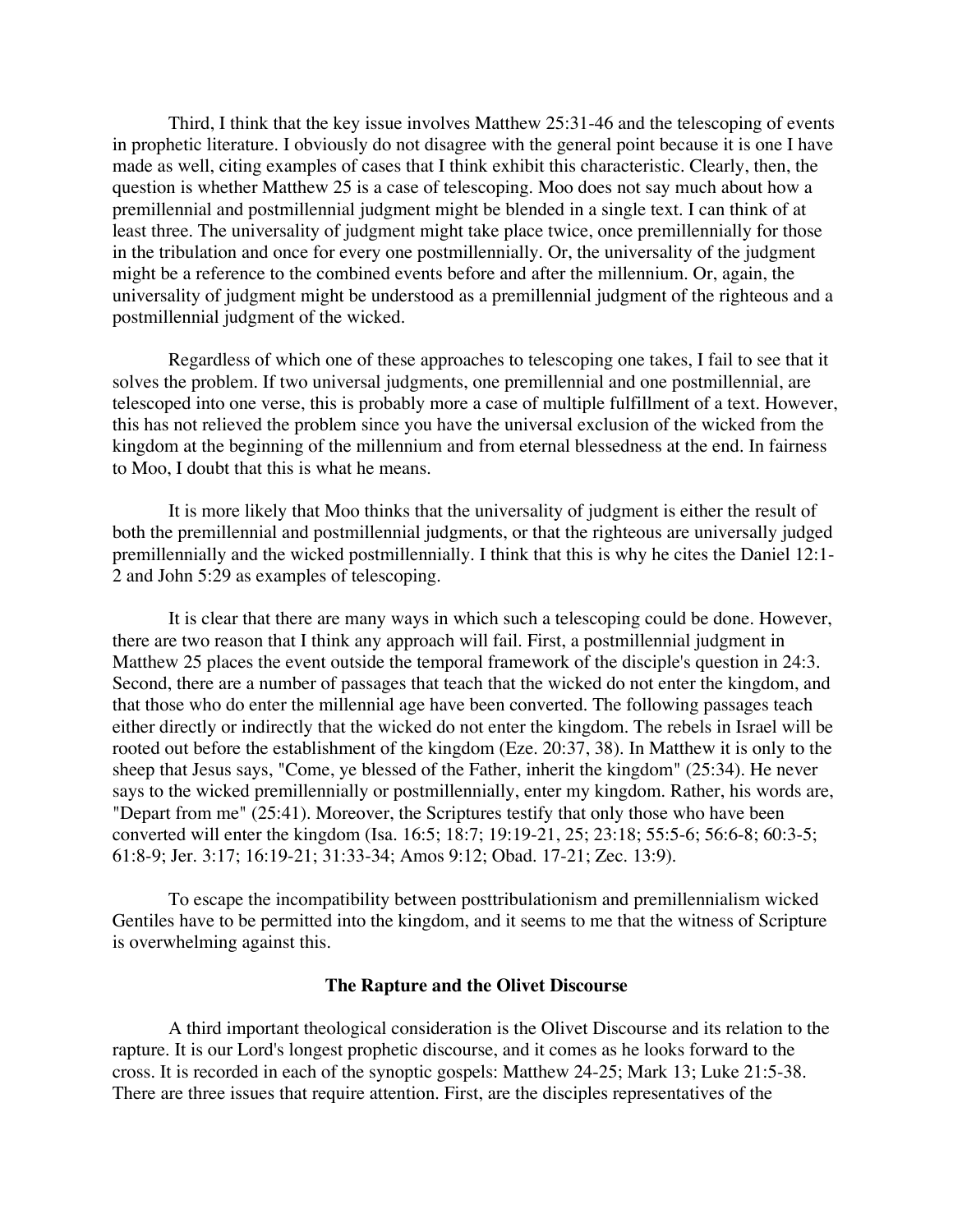believing remnant in Israel or the Church? Second, is the time of the fulfillment of the discourse at the fall of Jerusalem in 70 A. D. or is it eschatological? Third, is the rapture in the Olivet Discourse? While I have separated these three questions for ease and clarity of discussion, it will become clear that they are interrelated.

Whom do the disciples represent?--One of the questions that must be answered is whether the disciples are representatives of the believing remnant in Israel or as the foundation of the Church. The importance of answering this question can be seen in the fact that the discourse comes as the result of the disciples' question. Moreover, the word "you" occurs repeatedly throughout the discourse, often in the emphatic position.

Gundry gives one of the most complete discussions of this issue. He points out that the disciples are a transition group be1ono the believing remnant in Israel and the Church. To deny the possibility that they might represent the Church because the discourse is in the synoptic gospels fails to account for the facts of the matter. Jesus gives instructions to the Church in Matthew 16:18 and 18:15-18. He promises the Holy Spirit (Jn. 14:26). The teaching of the apostles was first given to them by Christ himself (Ac. 2:42 Cf. Mt. 28:20). The longest account of the Olivet Discourse is in Matthew which is the particularly Jewish Gospel. However, it is the only Gospel where there is a direct reference to the Church, and the discourse is also found in the two non Jewish Gospels of Mark and Luke.<sup>33</sup>

While the discourse has a decidedly Jewish imprint on it, Gundry cautions against deciding against its teaching is not for the Church. He thinks that the key element is to be found in the fact that the nation of Israel has passed out of divine favor by Matthew 24-25 because of their rejection of Jesus as their Messiah. On Palm Sunday Jesus rode into the city of Jerusalem to the hosannas of the pilgrims from Galilee. The leaders of the nation, however, reject him. By Tuesday they challenged Jesus' authority, and he responds with three parables of judgment. This marks their final rejection of him and his setting aside of the nation. The second parable ends with "the kingdom of God will be taken away from you, and be given to a nation producing the fruit of it" (Mt. 21:43). By Matthew 23:37-39 he gives his sorrowful farewell to the nation itself. Thus, it is best, Gundry thinks, to see contextually that Jesus is turning from the Jews, and preparing the disciples for his death and his outline for the future.<sup>34</sup>

Gundry thinks that the Jewish elements in the discourse can be met if those Jews are ethnic, not religious Jews. That is, they are nationally related to the nation of Israel, but they are religiously a part of the Church. Thus, the descriptions and instruction with a Jewish character are given to Jewish Christians of the future. We should no more deny the books of Hebrews and James a place in the Christian canon because of their Jewish flavor than to demand that the disciples represent Israel and not the Church. Even the Sabbath regulation have a plausible explanation. Jesus is not telling these Jewish Christians to follow them, but he simply recognize that if their flight came on the Sabbath in a Jewish society that practiced the Sabbath regulations, there would be reduced service to travelers.<sup>35</sup>

Support for the contention that the disciples represent the Church can also be found outside the Olivet Discourse. Previous to receiving the discourse, they had been given instruction on Church discipline (Mt. 18:15-18). Two days after this discourse, they received the Upper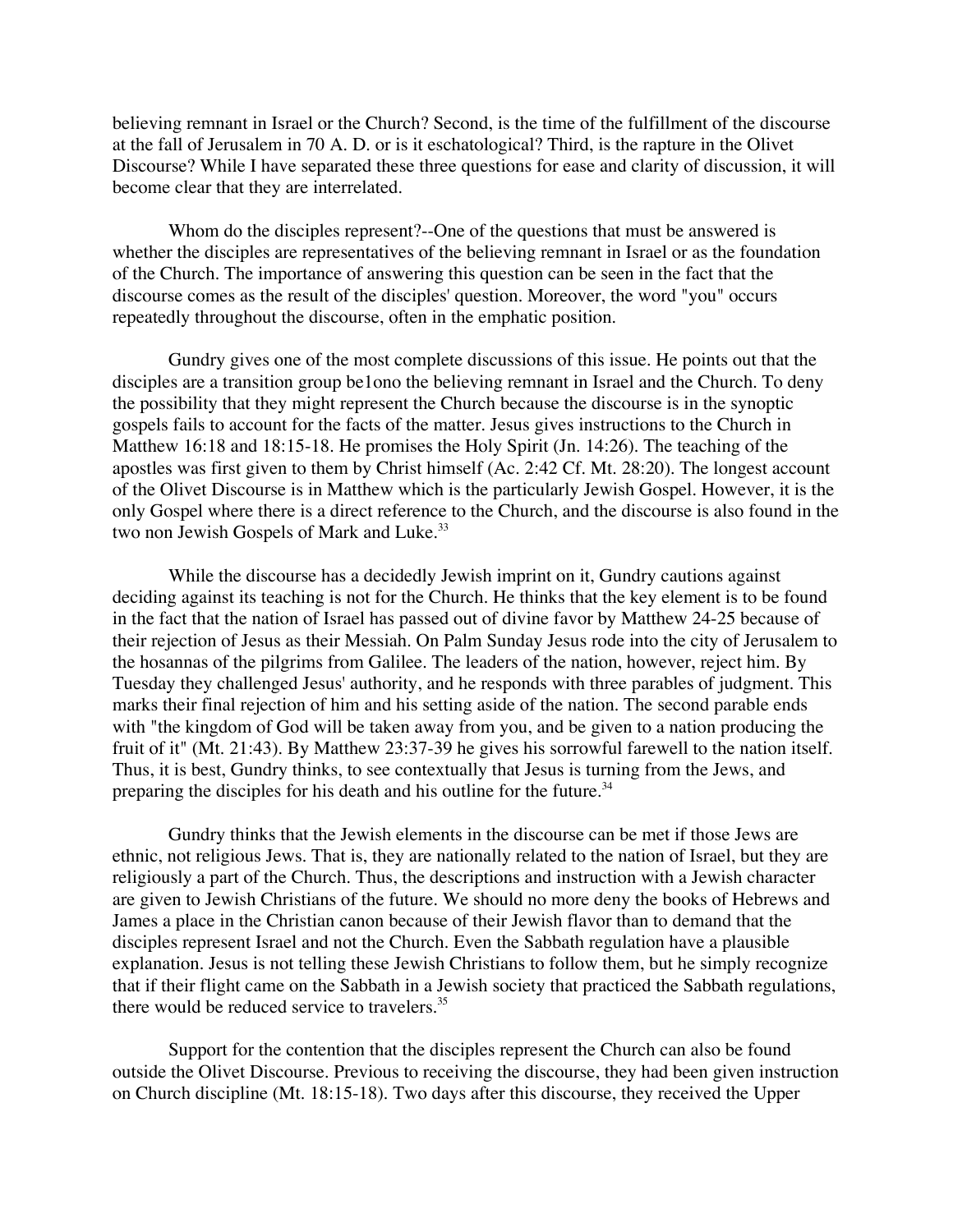Room Discourse and participated in the institution of the Lord's Supper, a rite given to the Church. Some weeks later they were baptized in the Holy Spirit and formed the nucleus of the first church in Jerusalem. They are the foundation of the Church (Eph. 2:20), and so on.<sup>36</sup>

Much of what Gundry says I can agree with. He is right in seeing that the disciple are a transitional group, one time representing Israel and another the Church. He is correct in reminding us that the Gospel are no devoid of teaching for the Church, even the Gospel written to the Jews, Matthew. We can agree that the Olivet Discourse comes at a time when the leaders of Israel have officially rejected Jesus as the Jewish Messiah, and Jesus is now preparing for the cross and the establish of the Church which includes both Jew and Gentile. However, that is not the end of the matter. At least as good a case can be made for the disciples as representatives of the remnant in Israel in the Olivet Discourse.

First, if the disciples stand at one time for the remnant in Israel and another for the Church, it is not unreasonable for them to have dual interests. When the leaders of the Jews reject Jesus, we would expect Jesus to begin to give instructions to the disciples in preparation for its founding (e. g., Mt. 18:15-18; the Upper Room Discourse, Jn. 14). However, it should not surprise us that would also be interested in what had become of the Jews and in' particular the promises given to them in the OT. This is supported by the question of the disciples to Jews at the 37 ascension about restoring the kingdom to Israel  $(Ac. 1:6)$ .<sup>37</sup> Therefore, Jesus gives the Olivet Discourse with all its Jewish elements to answer this question. This seems to be supported by its connection with Matthew 23 and Jesus pronouncement of doom on Israel, and the disciples' question provoked by his statement about the destruction of the temple (Mt. 24:3).

Gleason L. Archer offers a different reason that the disciples must be representatives of the Church rather than of converted Israel. He says that deny that represent the Church is to deny one of the most basic principles of evangelical hermeneutics, the perspicuity or clarity of Scripture. He thinks that the disciples, though Jews, are true representatives of the Christian church since Jewish believers wrote all but one of the books of the NT, for the first five years of the Church there was scarcely a non-Jew and all the other exhortations and warnings were for them personally and were fulfilled in the subsequent careers. If this is so, this would mean that the only exception would be the Olivet Discourse! It would require that Jesus would be saying look for these signs but you will never see them. If his remarks are really addressed to a future nonexistent group of people, then what Jesus said in the Olivet Discourse comes down to this. I am giving you signs to look for, but I really do not mean you but a generation hundred, even thousands of year, future. Though I am telling you to look for them, you really are not to look for them, because you will not survive long enough to see them. Archer concludes: "This kind of interpretation adds up to a serious violation of the perspicuity of Scripture.<sup>38</sup>

One finds this kind of objection most perplexing. First, God alone knows the time of the fulfillment of prophecies which predict the future. We can now see that the fulfillment has not yet come, but it could have. If we apply this principle to all prediction or promises in the Bible, then the perspicuity of Scripture is violated repeatedly. I think that regardless of one's eschatology, a Bible-believing Christian would agree that we are commanded to look for Christ's return. But that too has not occurred. This generation or one in the future will see it. Does this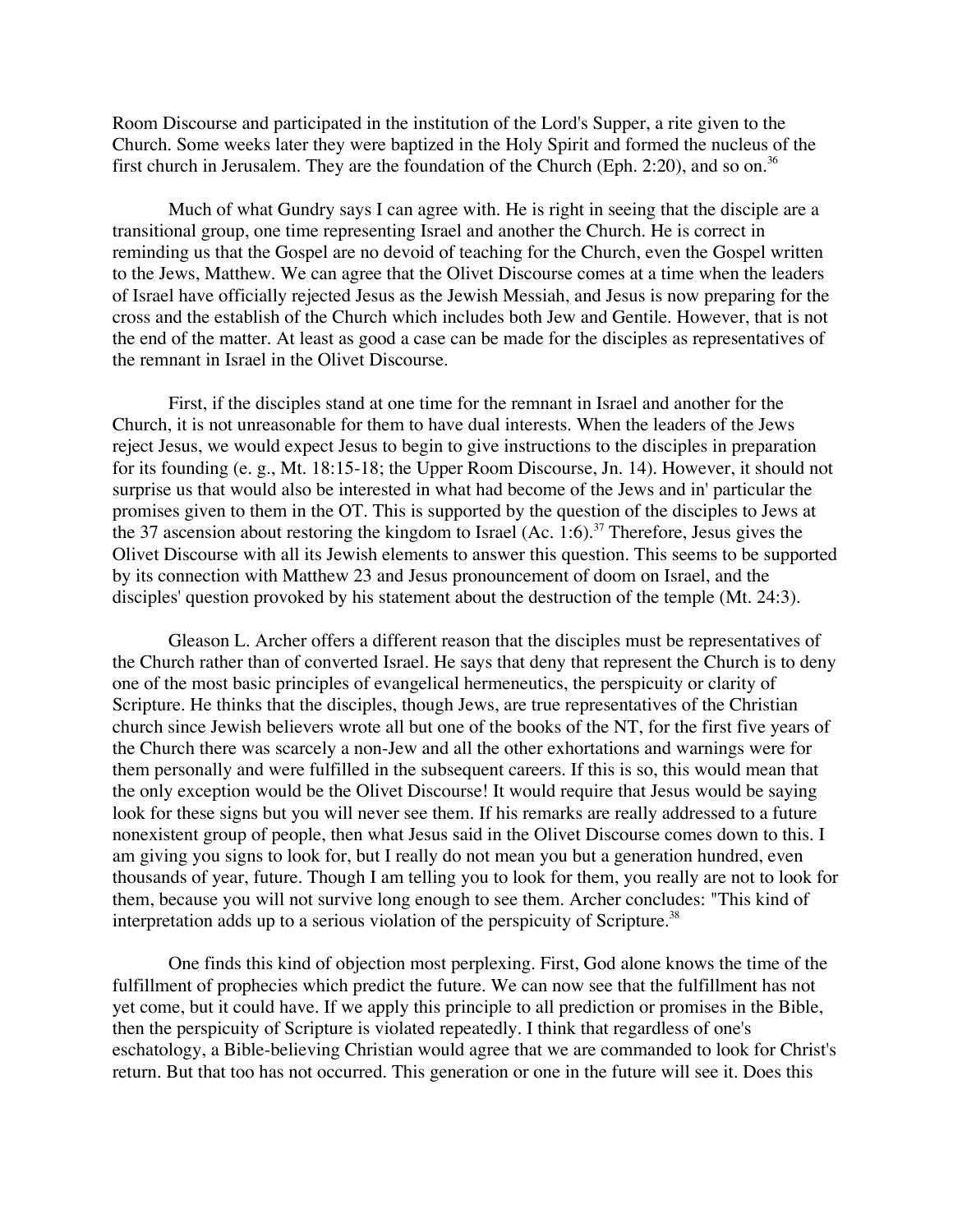violate the clarity of Scripture? I think not. If so, neither does what has been about the Olivet Discourse, although it might be wrong to understand its teaching that way.

This objection, however, hides what is a more fundamental principle about predictive prophecy which deserves comment. It is the widely held assumption that every prophecy of the future must have some near or immediate fulfillment or it can have no meaning or value to those to whom it is given. Let me just make up an example of what I mean. Suppose that we have a prophecy of some future ruler who is going to bring righteousness and prosperity to the people of Israel. Some argue that this must have a fulfillment or prefiliment in some king, even if it ultimately is fulfilled in the Messiah. If it does not, then it has no meaning or value to those who hear it. I simply think that principle is false, though there may be cases where is a near fulfillment. Certainly, there is no problem in understanding the meaning of what the prophet says, "a ruler is coming." But does it have value to those who hear it? I think so. If Israel is beset by enemies all around her and decaying within because of kings who lead the people in the worship of idols, is it not comforting to know that there is a day coming when God will install a king who will love the Lord and protect his people from their enemies? I may not see that, I am even desire to see that day very much, but clearly that prediction does not violate the clarity of Scripture nor is it valueless to one in trouble.

Douglas Moo also thinks that the disciples represent the Church in the Olivet Discourse. His arguments are different from those already cited. First, he argues that in most contexts in the Gospels the disciples stand for the Christians of all ages. If this were not the case, then it is difficult to understand why they would take Jesus' teaching as instruction for us. Therefore, there must be a clear reason in the context for narrowing the audience from that of all Christians. Such are lacking, he contends, in the Olivet Discourse. As a matter of fact, he set out a number of similarities between this discourse and 1 Thessalonians 4:13-18 and 2 Thessalonians 2:1-12. Second, the use of the term "elect" of those on the earth at the time of the fulfillment shows that the discourse is directed to the Church. Third, the nature of the exhortations addressed to the disciples at the end of the discourse confirms that it is directed to the Church. These exhortation parallel admonitions given in Luke 12:39-46 and 19:11-27, where the disciples clearly stand for the Church.<sup>39</sup>

I think that each of Moo's points is open to question. First, do the disciples invariably stand for the Church in the Gospels? The answer is surely yes if the Church includes all believers of all times. However, if the Church begins on the day of Pentecost, then that claim is not so clear. However, if they do not, does that not call into question the use of Jesus' teaching for the Church? Not at all. Such a claim overlooks the distinction between those addressed and those to whom the teaching may be applied. The teachings of Jesus may be addressed to a believing remnant in the Israel but have application to believers of all ages, the Church age included. There are indication discussed above, the Jewish elements in the discourse, that require that those addressed be Jews. Moreover, the parallel that Moo cites between the Olivet Discourse and the Thessalonian epistles may be accounted for on two grounds. The first is that the same event is discussed as in the discourse and 2 Thessalonians. The second is that, though the events are different, they have similarities. This is my position on the parallels between the Olivet Discourse and 1 Thessalonians 4:13-18.<sup>40</sup>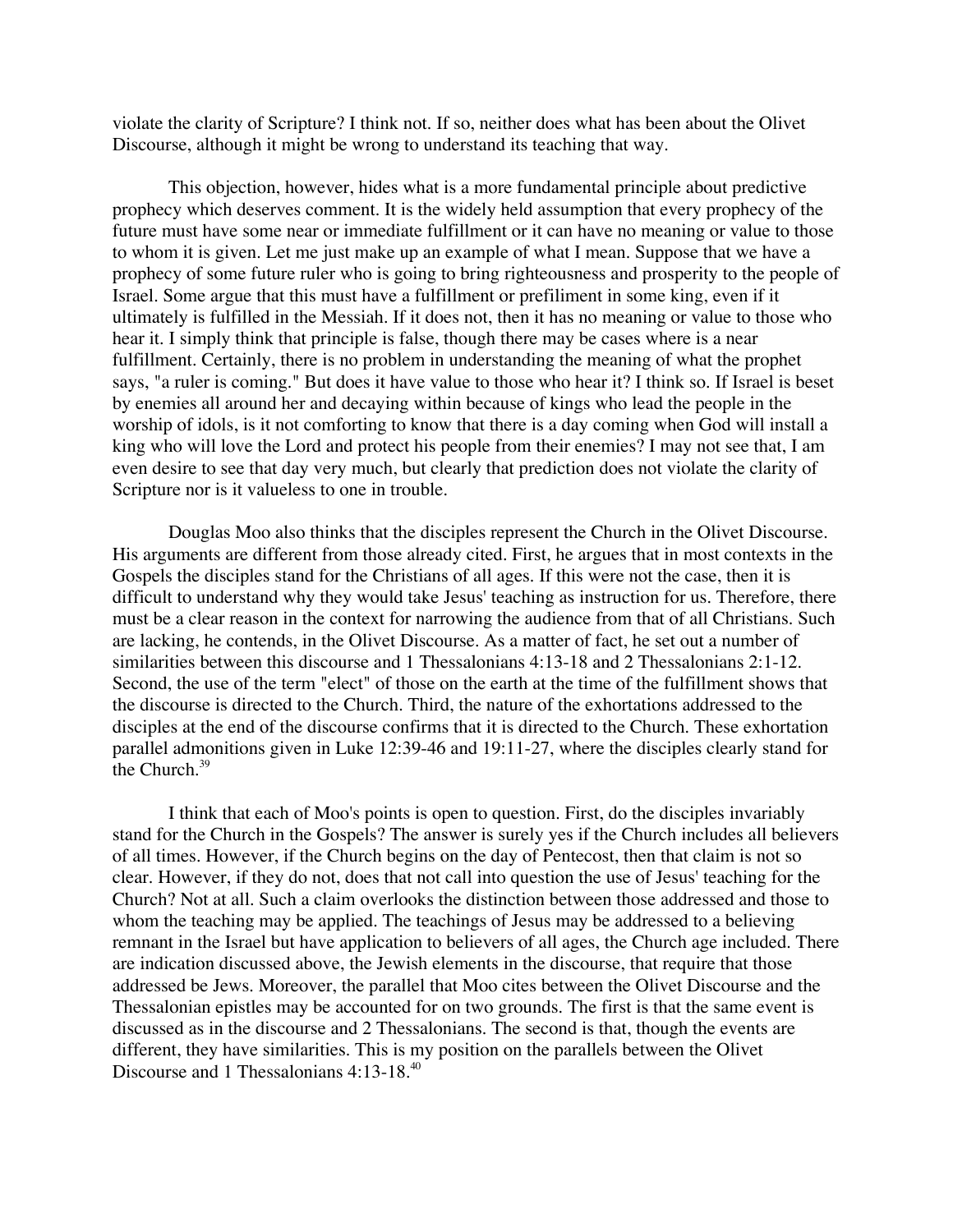Second, does the term "elect" invariably refer to the Church? It probably does if that term is used only of the Church in Scripture. But even that is not the case. There are at least elect angels. For a dispensationalist there are elect in Israel as well as the Church. However, might one not argue that the overwhelming use of the term is in reference to the Church in the NT so that we should need a very good reason for deciding that it is different here? Such an argument has a good deal of initial appeal, but in the end I think that it is wrong. What one needs to ask is, "Whom would the hearers of Jesus, in the case the disciples, have identified with this term?" I think that it would have been the believing remnant in Israel.

Finally, do not the similarities between exhortation found elsewhere in the Gospels and the NT show that the disciples represent the Church? Let us assume uncritically that this is true, although in other place in the Gospels they may represent the remnant. That still would not settle the case. The similarities might be accounted for because of their general character and the parallels between the rapture and the second coming.

When is the Olivet Discourse fulfilled?—If the disciples represent the believing remnant in Israel, the time of the fulfillment of the Olivet Discourse becomes a important issue. The reason is that those who hold that position on the disciples are divided among those who think that the fulfillment of at least a large part of the discourse transpired with the destruction of Jerusalem in A. D. 70. Some go so far as to argue that Matthew 24:29-31 and Mark 13:24-27 are not reference to the coming of Christ, but are rather symbolic descriptions of the destruction of Jerusalem in A. D. 70. This position has often been called the preterist view because it sees so much of the discourse already fulfilled historically.

I would like to give the arguments for this position as set out in a recent work by David J. Palm.<sup>41</sup> Palm's thesis deals primarily with the discourse in Mark, and he argues that verses 5-31 have to do with the fall of Jerusalem. His reasons are as follows. First, Jesus say that that generation would not pass away without all these things being fulfilled. This referred to the disciples' generation, not some future nonexistent generation.<sup>42</sup> Second, there is explicit use of "you" throughout the discourse, often in the emphatic position. This identifies the addressees as the disciples.<sup>43</sup> Third, references found throughout verses 5-31 identify its application to firstcentury Judea. The system of local councils and synagogues is first-century.<sup>44</sup> Fourth, the warnings to the inhabitants of Judea only make sense to a first-century context, not modern Israel.<sup>45</sup> Fifth, there are indications that the tribulation did not come at the end of all things but historically. Why would one flee if it was the end of all things?<sup>46</sup> Sixth, the parable of the fig tree cease to make sense if one partitions the text between the destruction of Jerusalem and the coming of Christ. What can be meant by summer is near, right at hand?<sup>47</sup> Finally, evidence is found in the OT for a symbolic description of divine judgment.<sup>48</sup>

A thorough discussion of these arguments goes beyond the scope of this chapter. However, I would like to respond to the preterist view, taking a futurist position. First, the decisive argument for Palm comes from Matthew 24:34 and"13:30. The break between the historical and the eschatological must come after, not before the passage that is usually associated with Christ's coming because the generation to whom this discourse is addressed will see the fulfillment of the things prophesied. The only way this can be true if one takes these words in their normal sense, is that they were fulfilled in the destruction of Jerusalem.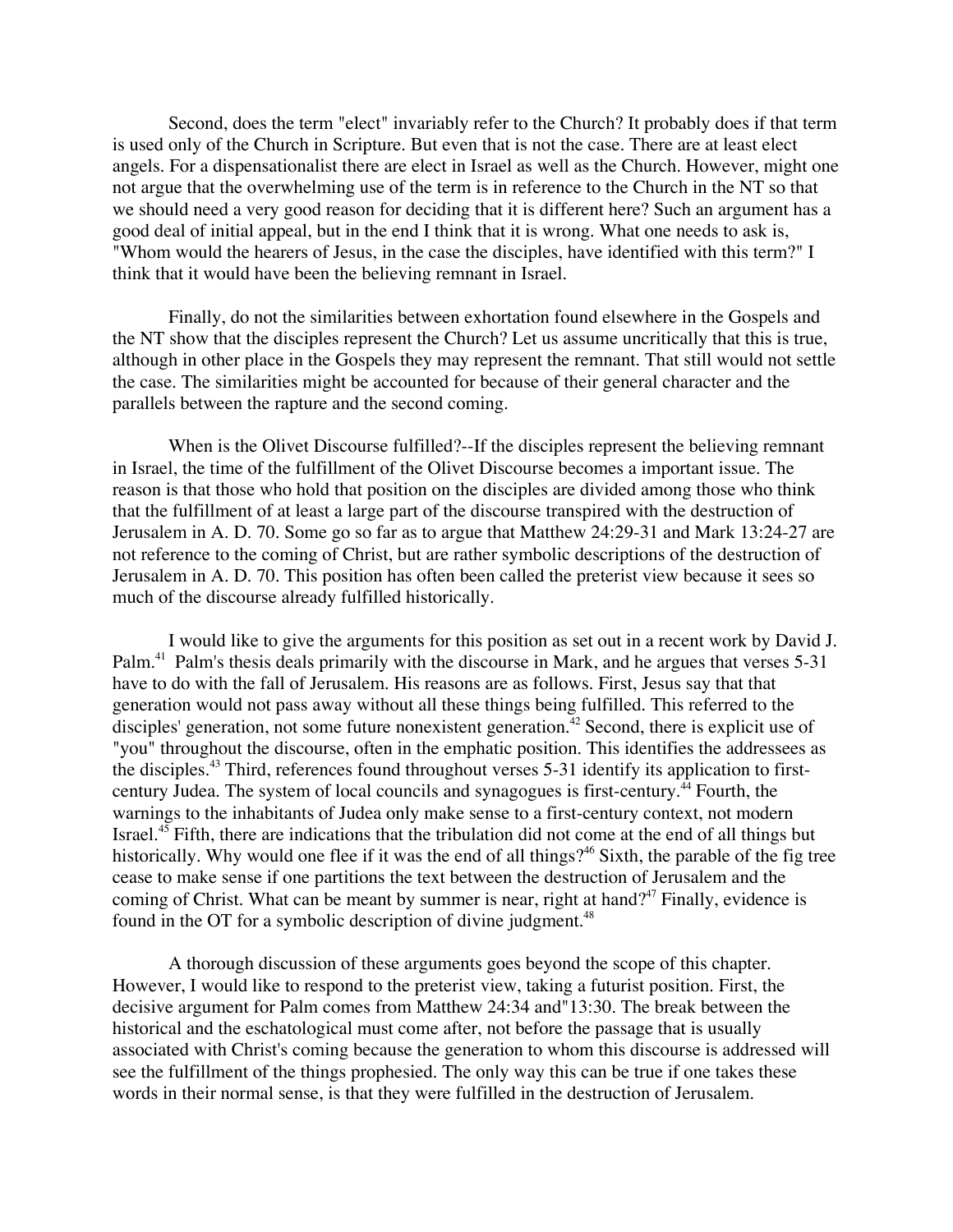It does seem to me that Palm, along with others, has put his finger on a problem if you partition each of the accounts in the Gospels into historical and eschatological. Then, it seems that the you has to refer to the disciples, and they have to see the fulfillment of these things. However, I think that the situation is different. The question of the disciples in Matthew 24:3 does contain both a historical and eschatological element. However, it is my judgment that only the Lukean account treats the historical element (Lk. 21:20-24), and it omits the problematic verse. Both Matthew and Mark have the statement but neither of them describes the destruction of Jerusalem in A. D. 70, at least not directly. If Jesus only teaches about eschatological events and they are to occur in a seven year period, then the generation and the use of "you" is a reference to that future time. Note that Jesus is not answering a different question in the different synoptics. He, however, does answer different parts of that question, and this explains at least some of the differences in the accounts.

Second, there are elements in the historical section, as Palm sees it, that must be eschatological. There is the reference to the "abomination of desolation" from Daniel in Matthew 24:15 and Mark 13:14. In Mark a masculine participle is used after the neuter "abomination" showing that Jesus is thinking of a person, the Antichrist of 2 Thessalonians 2.<sup>49</sup>

Third, it is very unlikely that what is unusually as a description of Christ's coming is in fact a symbolic representation of the destruction of Jerusalem in A. D. The first reason for rejecting the symbolic interpretation is that association of Jesus' coming with the clouds allay has reference to the second advent in the NT. Second, the judgments in Matthew 24:4-28, Mark 13:1-23 and Luke 21:5-24 and the cosmic signs in Matthew 24:29, 30, Mark 13:24-25 and Luke 21:25-27 bear a striking similarity to those described by the author of Revelation in chapter 6. He holds these to be future, and he is presumably writing after A. D.  $70^{50}$ .

Is the rapture in the Olivet Discourse? While it is the case that the rapture could be posttribulational even if it were not in the Olivet Discourse, it would be a decisive argument for a position if it could be shown to be there and its time determined. Archer, a defender of a midseventieth week rapture, thinks that rapture is there, though he thinks that it is hard to pick out any point in the discourse where it occurs. Suggest some possibilities. Perhaps it is in Matthew 24:14 in "then the end shall come." Maybe it is to be found in verse 27 where the word "coming" is used. However, this seems to be at the end of the tribulation. But in the end he concludes that .. . "the precise timing of the Rapture cannot be clearly ascertained from the text of the Olivet Discourse  $\ldots$ <sup>"51</sup>

One cannot help but agree with Archer. He may be right about where the rapture is going to occur in the Olivet Discourse, but there little clear evidence for his conclusions.

Gundry and Moo take essentially the same position.<sup>52</sup> They see the rapture in two places in the Olivet Discourse, Matthew 24:31 and 24:40-41. The placing of the rapture in 24:31 is particularly important in that verse 29 make it clear that what follows is "immediately after the tribulation of those days." The identification of this verse with rapture rests on two grounds. First, Jesus describes a "gathering" that takes place at the sound of a great trumpet, a figure which is found in both 1 Corinthians 15:51-52 and 1 Thessalonians 4:16-17. The verb "to gather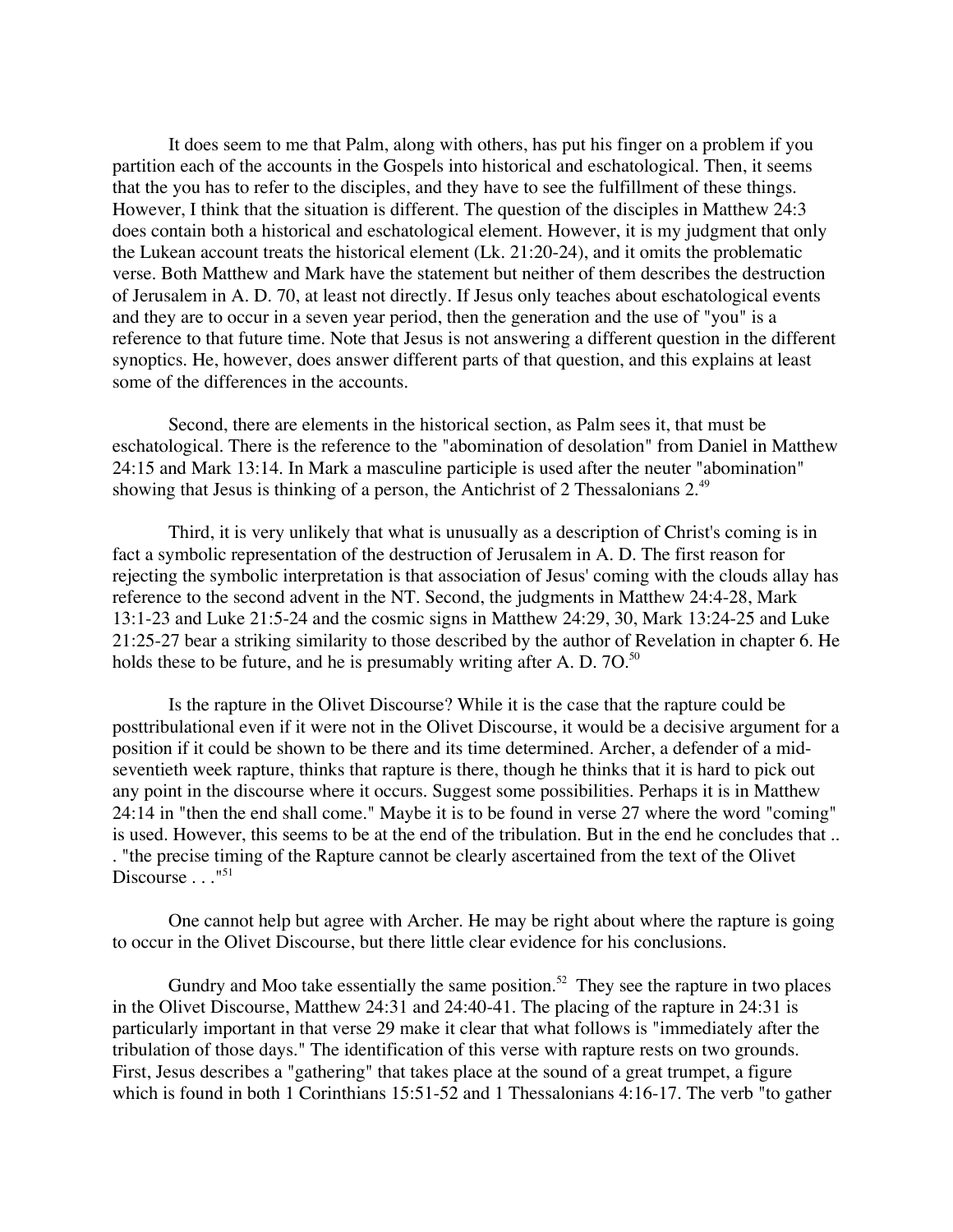together" (episunago) is used here, and its noun form (episunagoge) is used in 2 Thessalonians 2:1 of the rapture. Though both the verb and noun occur only nine times in the NT, it is reason, so the argument goes, to identify the two on the verbal similarity and other parallels.<sup>53</sup> Second, the use of the term "elect" show that it is the Church that is in view.<sup>54</sup>

I have already dealt with the question of whether "elect" is always a reference to the Church in the NT. Let me turn here to the use of the verb "to gather together" in connection with a trumpet. The trumpet is a common eschatological symbol. It has a number of uses. There are seven trumpet judgments in the book of Revelation. There are trumpets that gather the elect. There is a similarity, but the use of trumpets in prophetic literature is not confined to a posttribulational rapture. The noun and verb "gather together" are found only nine times in the NT as Moo admits. Only three of the nine have eschatological significance: Matthew 24:31; its synoptic parallel, Mark 13:27; and 2 Thessalonians 2:1. The other six occurrences are of a nontheological, general character. This term is not a technical term for a posttribulational coining. The eschatological occurrence are so few that little can be said about the term.

Might not the parallels between Matthew and the Thessalonian epistles suggest a verbal contact? While there are similarities, I think that the difference are more numerous and more significant. Matthew has the elect gathered by the angels, while 1 Thessalonians teaches that the Lord himself will do it. Matthew has the great trumpet call the elect from the four winds; 1 Thessalonians it announces the descent of our Lord. Matthew makes no mention of either a resurrection or the translation of living saint; Rapture passages do, and these are important features in those passages. In Matthew the gathering seems to be on the earth, while in 1 Thessalonians it is in the air. 1 Thessalonians omits any reference to heavenly changes; this an important element in Matthew 24. In 1 Thessalonians an order of ascent is given; it is not clear that there is any ascent at all in Matthew 24. The dissimilarities in detail and the paucity of occurrences of "gather together" make the identification of rapture in 24:31 rest on the slimmest of evidence.

A second possibility for the rapture is Matthew 24:40-41 and its parallel in Luke 17:34- 35 where one is "taken" and one is "left." The verb "to take" is used of the rapture in John 14:1-3. It is possible, however, that the one taken here goes to judgment. However, Moo thinks that it significant that the verb for "take" is different here from the one in verse 39.<sup>55</sup>

Moo gives enough reasons in his discussion of this text to question his identification. He admits that the one taken in verses 40, 41 may go to judgment, not the kingdom. This seems clearly to be the case from the parallel in Luke 17:34-35. Moreover, the verb "taken" is used in a variety of ways, and is not technical term of a posttribulational return of Christ. As a matter of fact, it is quite a common word with many general uses.<sup>56</sup>

#### **Conclusion**

This chapter has not established the pretribulation rapture of the Church. That was not its purpose.<sup>57</sup> Rather I have tried to treat three issues at the interface of dispensationalism and the rapture, and to show that they do not preclude the possibility of a pretribulational rapture. I have tried to show that though there is a certain independence between dispensationalism and a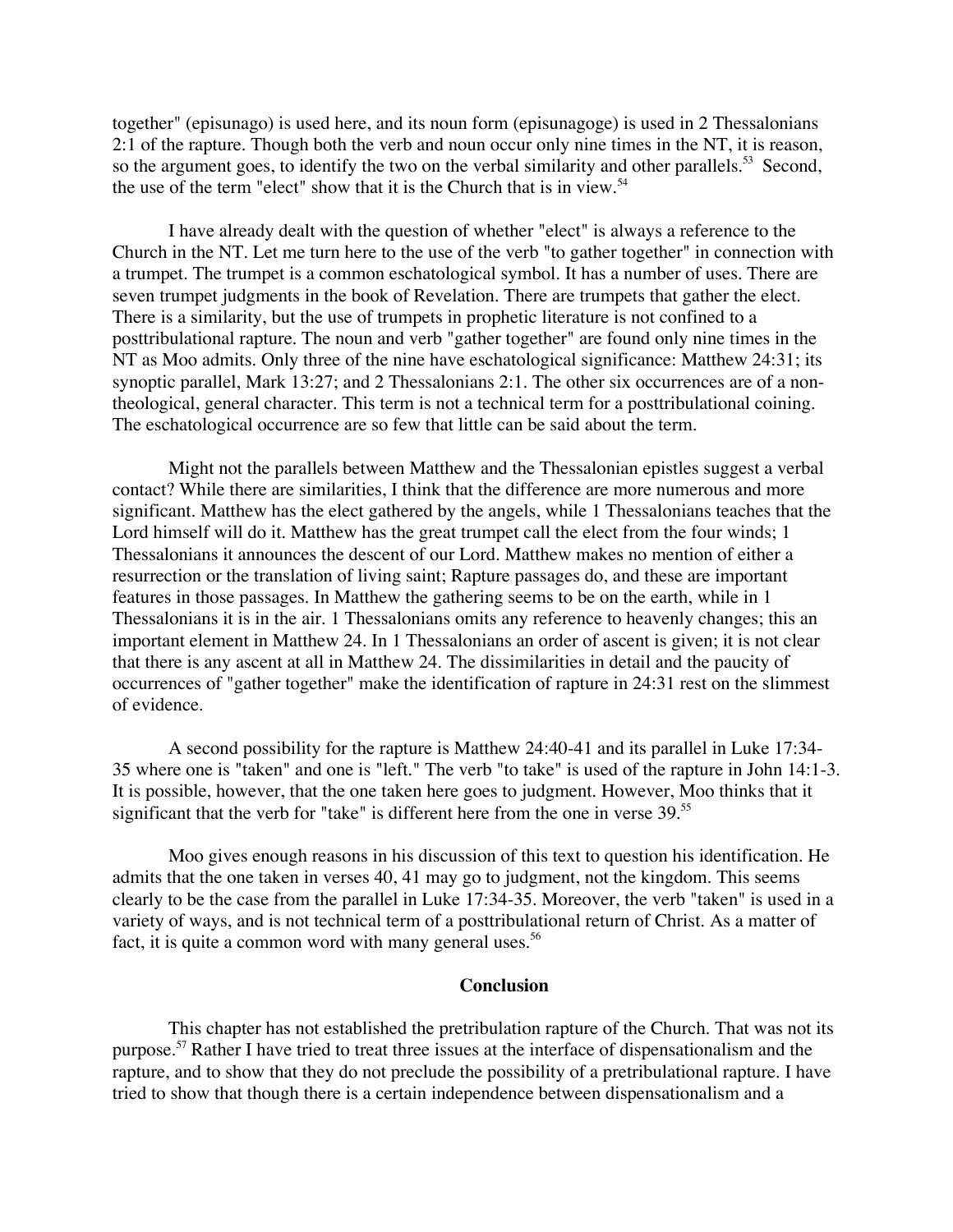pretribulation rapture. The former is most compatible with the latter. I have argued that there is an incompatibility between posttribulationism and premillennialism because of the need for nonglorified saints in the millennium. And finally, I have examined the Olivet Discourse to see if requires that the Church is a part of a posttribulational rapture. My conclusion are that the disciples are not representative of the Church, and, though the discourse is eschatological, there is no mention of the rapture in it, a conclusion quite in keeping with a pretribulationism.

<sup>2</sup>. Ibid., p. 12.

3 Ibid., pp. 12-3.

4 Ibid., p. 13.

5 Ibid.

6 Ibid., p. 14.

 $<sup>7</sup>$  Ibid., pp. 14-5.</sup>

8 Ibid., 15-18.

<sup>9</sup> Ibid. pp. 19-21.

10 Ibid., pp. 21-23.

 $11$  Ibid., p. 23.

<sup>12</sup> Ibid., pp. 23-4.

<sup>13</sup> Ibid., p. 26.

14 Ibid.

15 Ibid., pp. 26-7.

<sup>16</sup> For much fuller defense of this claim see John F. Walvoord, "The Coming of Christ for His Church," Bib Sac 123 (1966) 3-14.

<sup>17</sup> John F. Walvoord, The Rapture Question (Findlay, Ohio: Dunham, 1957), pp. 92-95; John F. Walvoord, The Blessed Hope and the Tribulation (Grand Rapids: Zondervan, 1976), p. 53; Allen Beechick, The Pretribulation Rapture (Denver: Accent Books, 1980), pp. 39-57; Gleason F. Archer, "Mid-Seventieth-Week Rapture" in The Rapture: Pre-, Mid-, or Post-Tribulational? (Grand Rapids: Zondervan, 1984), pp. 120-22.

<sup>18</sup> William E. Bell, A Critical Evaluation of the Pretribulation Rapture Doctrine in Christian Eschatology (Ph. D. dissertation, NYU, 1967), pp. 247-48. See also E. Michael Rusten, A Critical Evaluation of Dispensational Interpretations of the Book of Revelation (Ann Arbor, Mich.: University Microfilms International, 1977), 2 vols.

<sup>19</sup> Gundry, p. 82.

<sup>20</sup> For a fuller discussion of this point see Paul D. Feinberg, "Pretribulation Rapture" in The Rapture: Pre-, Mid-, or Posttribulational? (Grand Rapids: Zondervan, 1984), p. 73.

 $\frac{1}{1}$ <sup>1</sup> Robert H. Gundry, The Church and the Tribulation (Grand Rapids: Zondervan, 1973), pp. 12-28.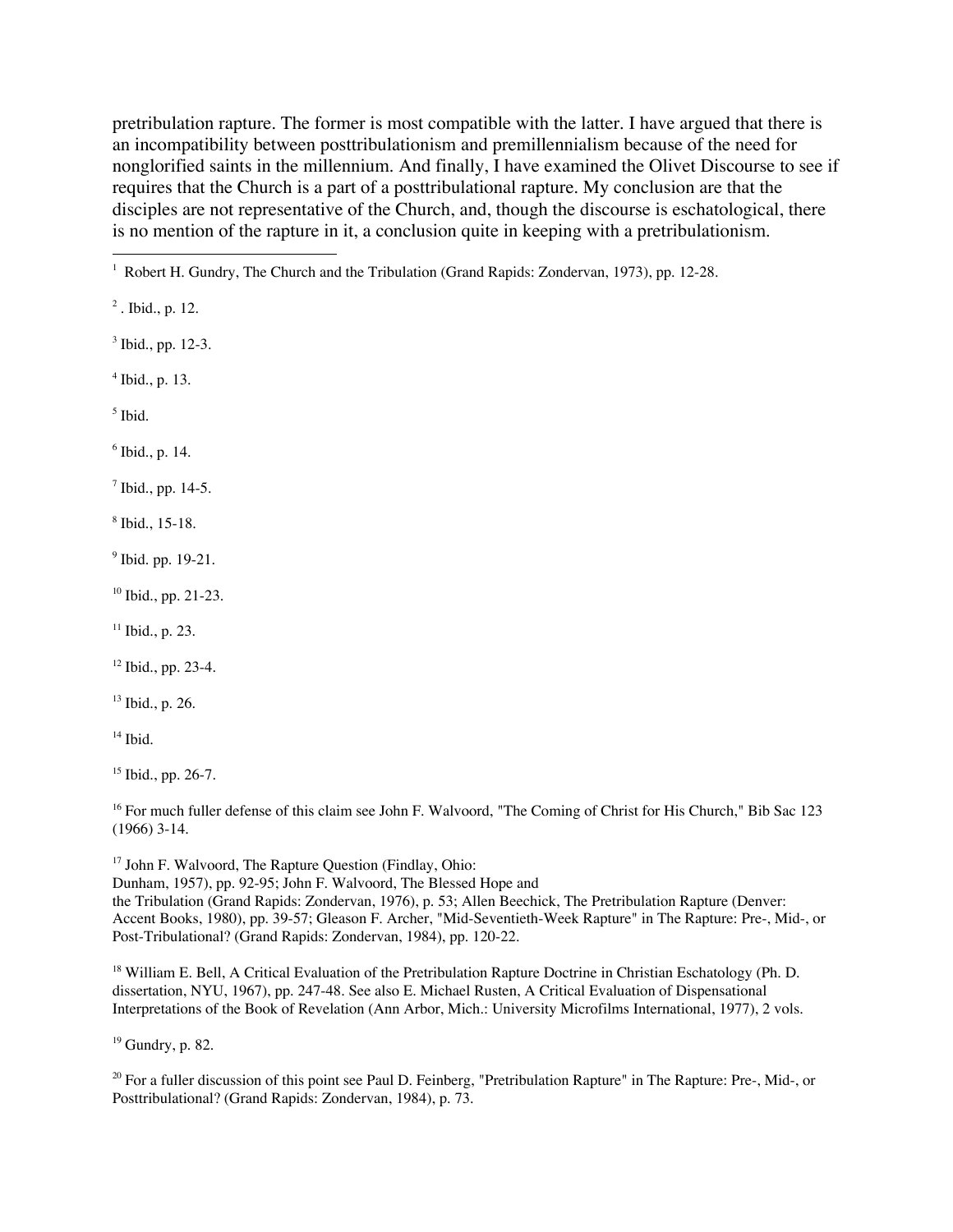<sup>21</sup> Bell, pp. 247-8.

 $22$  Ibid.

-

 $2<sup>23</sup>$  For a fuller discussion of this matter see Feinberg, Pretribulation, pp. 74-76.

 $24$  Gundry, chap. 14.

<sup>25</sup> Ibid., p. 166.

<sup>26</sup> Douglas J. Moo, "Response: Douglas J. Moo" in The Rapture: Pre-, Mid-, or Posttribulational? (Grand Rapids: Zondervan, 1984), pp. 161-65.

<sup>27</sup> Ibid., p. 161.

28 Ibid.

<sup>29</sup> Ibid., p. 162.

<sup>30</sup> Ibid., p. 163.

 $31$  Ibid.

<sup>32</sup> Ibid., pp. 163-4.

<sup>33</sup> Gundry, pp. 129-31.

34 Ibid., pp. 131-32.

35 Ibid., pp. 132-33.

<sup>36</sup> Ibid., p. 134.

<sup>37</sup> Gordon R. Lewis, "Biblical Evidence for Pretribulationism," Bib Sac 124 (1968), 220.

38 Archer, pp. 123-4.

<sup>39</sup> Moo, pp. 192-95.

<sup>40</sup> I have argued this point in more detail in Feinberg, pp. 80-86; 229-30.

<sup>41</sup> David J. Palm, "The Signs of His Coming: An Examination of the Olivet Discourse from a Preterist Perspective" (M. A. Thesis, Trinity Evangelical Divinity School, June, 1993).

42 Ibid., p. 11.

43 Ibid., p. 12.

44 Ibid., pp. 12-13.

45 Ibid., pp. 13-14.

46 Ibid., pp. 14-15.